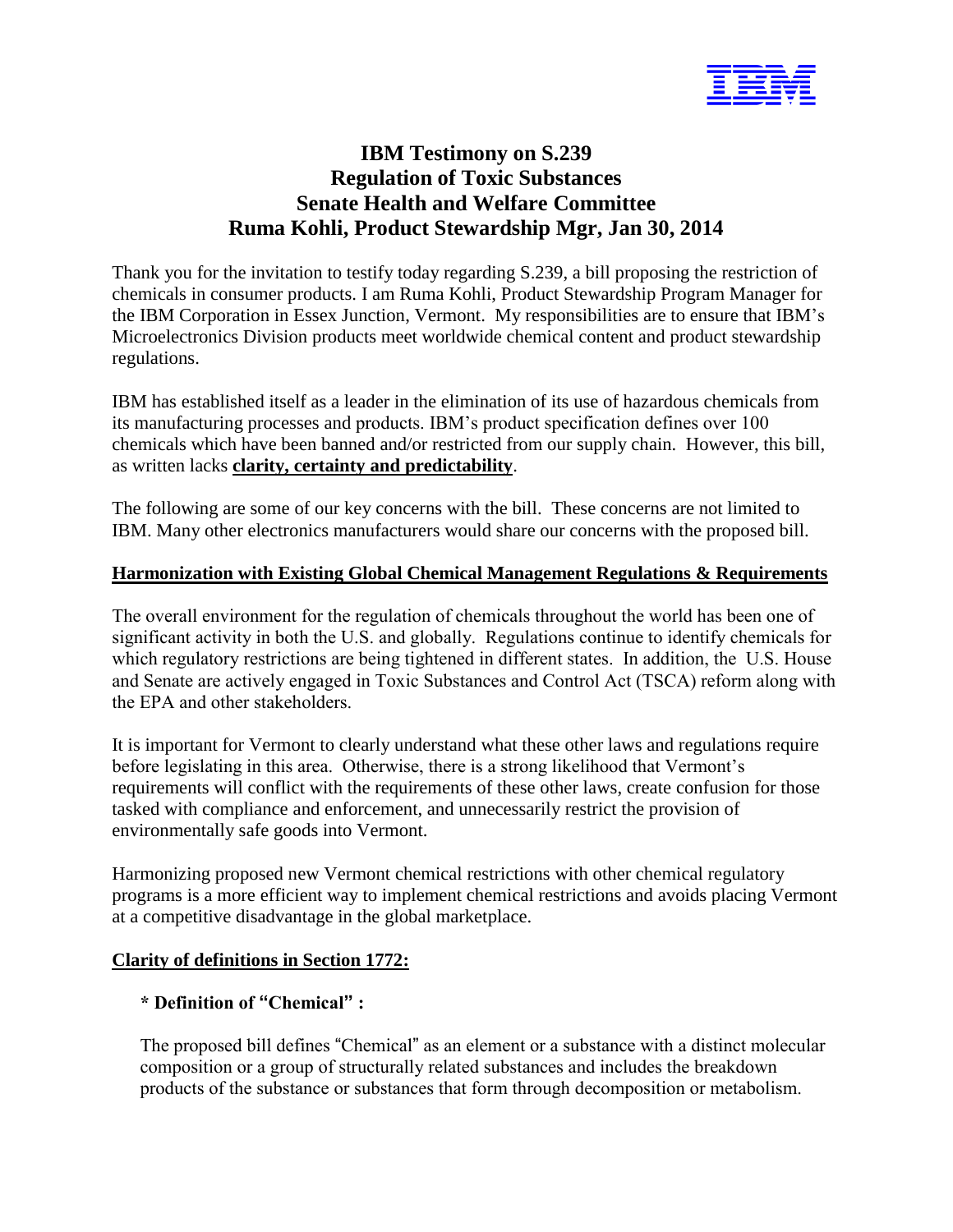Our concern is that the definition for chemicals should have more specificity on what is a group of structurally related substances and what are the breakdown products of the substance or substances. The proposed definition is too encompassing. Structurally related chemicals may not have the same hazards or chemical characteristics.

# **\* Definition of "Consumer Products"**

The proposed bill defines "Consumer product" as any item sold for personal use, including any component or packaging.

This definition of "consumer product" is much too broad. It is important to get a precise definition, so as not to have the unintended consequence of the bill covering beyond the general meaning of consumer products. Regulation at the component level rather than the final product as used by the consumer adds unnecessary complexity.

## **\* Definition of "De minimis level"**

The proposed bill defines "de minimus level" to mean 100 parts per million unless another level is determined by the Commissioner, in consultation with the Secretary, to be anticipated reasonably not to pose a threat to the human health and the environment.

The compliance level for the chemicals of concern should be consistent with other regulations, such as the European Union's REACH regulations that specify a limit of 1000 ppm or 0.1% threshold that applies as a weight percent of the final article. Any inconsistency is potentially problematic for any Vermont manufacturer that exports. Many manufacturers of products design, manufacture, market and distribute on a global basis and do not separate products for sale in specific jurisdictions. Inconsistencies across jurisdictions represent a serious concern for compliance, market access and global flow of commerce. Vermont should recognize and not conflict with current regulatory requirements which are globally implemented and based on extensive review by chemical authorities.

### **Disclosure of Information on Chemicals of High Concern:**

As specified in the proposed bill, some of the information requested in this section such as the function of the chemical in the product may be considered proprietary by the manufacturer. There must be considerations for the Confidential Business Information (CBI) protection of intellectual property of the material and its use in the product.

### **Imposing Monetary Impacts on Manufacturers:**

The proposed bill imposes a payment by manufacturers for every disclosure of a chemical of high concern in a product. This is likely to cause business to avoid the Vermont market. Manufacturers could have multiple chemicals of high concern to report in a single product.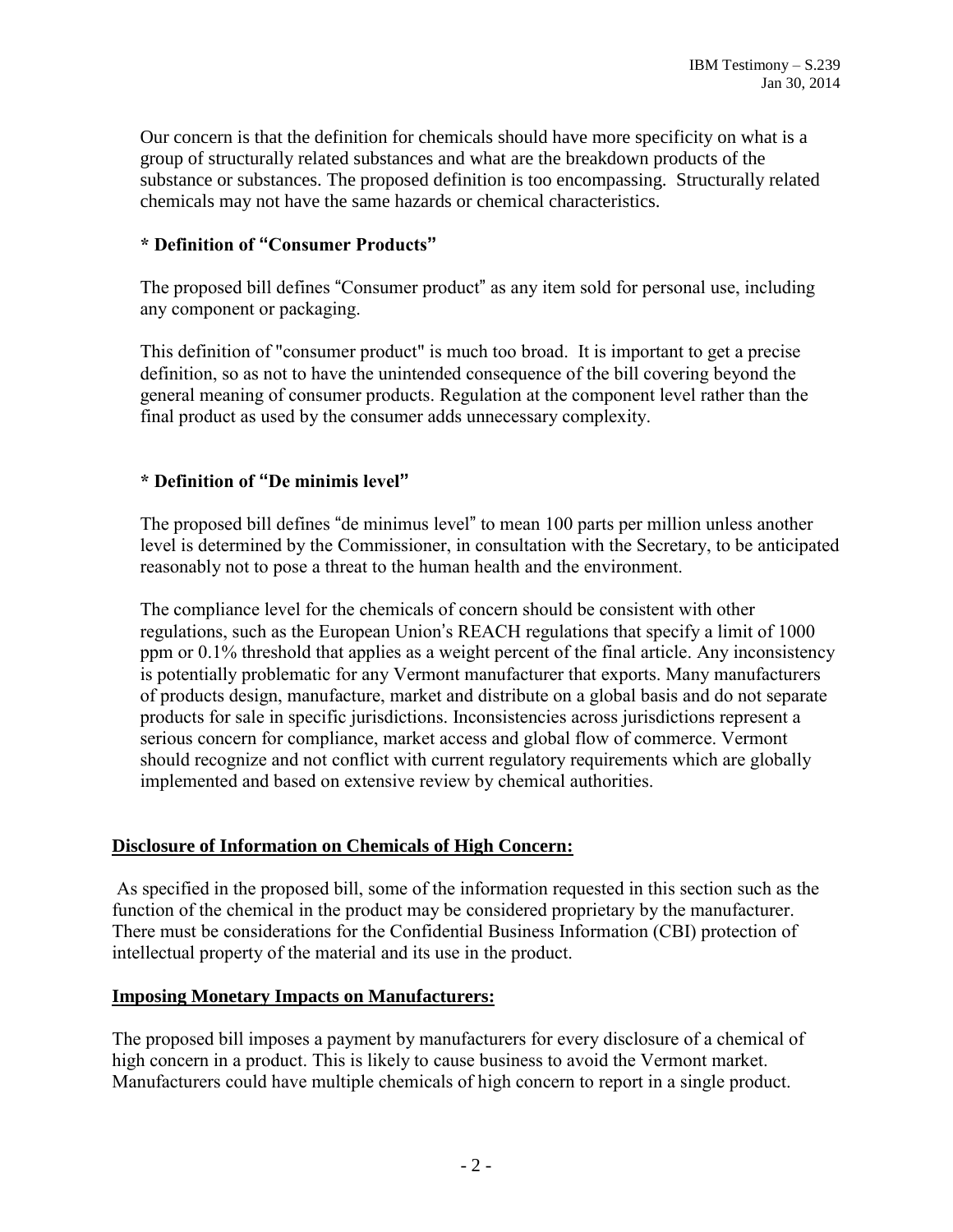Currently, the proposed bill would result in a fee for every chemical of high concern identified in the product.

In addition, the proposed default de minimis level is quite low when compared to de minimus levels in other regulations; the fee description of "up to \$5000" is ambiguous and potentially arbitrary.

If this fee is enacted, manufacturers may not only be saddled with multiple payments for many of their products to be sold in Vermont, but should other states adopt such a provision, the fees could consume the entire profit margin for such products sold in the US. Producers may be forced to withdraw the goods from those markets.

## **Harmonizing with other State Legislation:**

Harmonizing legislation with other states has to consider the possibility of different product scopes. The Vermont proposal is for all consumer products, while Washington state is a considerably smaller subset defined as children's products.

# **Consideration of Potential Exposure to Chemicals of High Concern in Products:**

Toxicity determination must consider clear identification of the chemical, the minimum concentration of the chemical which may create risk, and the types of exposures to humans which can cause harm.

The exposure should focus on the question of whether the chemical is in a form or substance that would allow absorption by a human at or above the threshold level. For example, if the chemical in question is completely encapsulated in an impervious substance and is inaccessible during normal and foreseeable use of the product, it is not a risk factor (provided disposal is managed appropriately). S.239 ignores consideration of these criteria and seeks an absolute ban on substances in all products. Regulation should be focused on actual risks rather than perceived risks.

### **Alternatives Assessment Methodology:**

Vermont should develop clear guidance on the alternative assessment methodology, taking into consideration the work that is being done by other states in this arena. The guidance should have the necessary flexibility and be modular (allow focusing on parameters relevant to the product being evaluated). It should result in comparable or improved product performance, value consumer acceptance, include informed decision making, allow for gradual and measured implementation, and include a feasibility check to make sure that proposed alternatives actually meet goal sets. The Alternates assessment process should avoid regulatory mandates that stifle innovation.

The reference on p 6 (lines 17-18) to a peer reviewed hazard assessment tool used by government or business entities suggests that multiple tools may be acceptable. Will these be specified? Can companies "peer review" other new tools for this purpose? Who are the authorities qualified to provide peer review for such tools?